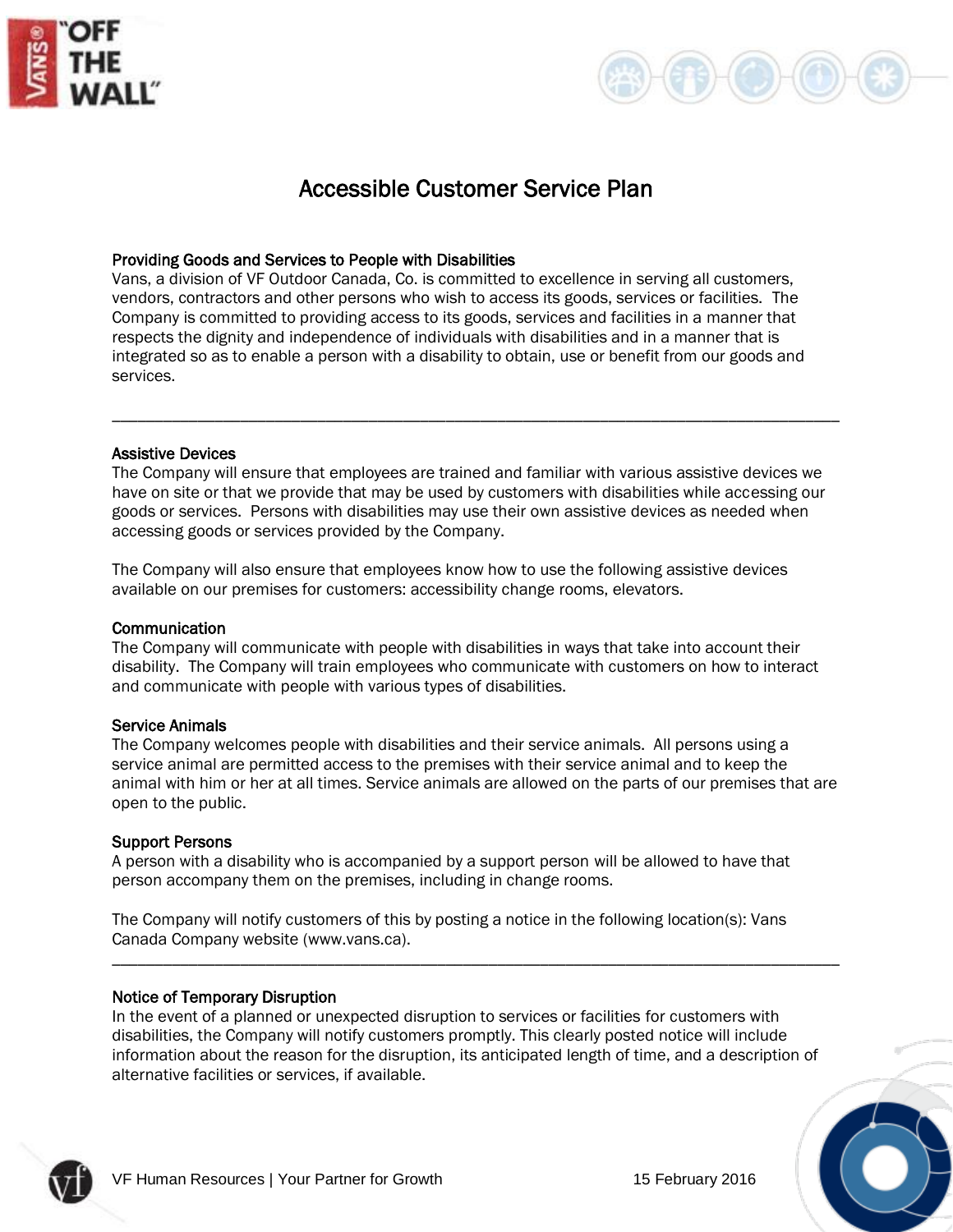



When disruptions occur, the Company will provide notice by posting notices in conspicuous places including at the point of the disruption and at the main entrance or by any other method that may be reasonable under the circumstances.

\_\_\_\_\_\_\_\_\_\_\_\_\_\_\_\_\_\_\_\_\_\_\_\_\_\_\_\_\_\_\_\_\_\_\_\_\_\_\_\_\_\_\_\_\_\_\_\_\_\_\_\_\_\_\_\_\_\_\_\_\_\_\_\_\_\_\_\_\_\_\_\_\_\_\_\_\_\_\_\_\_\_\_\_\_

## **Training**

The Company will provide accessible customer service training to employees, and others who deal with the public or other third parties on our behalf; for example, retail store employees and customer service representatives. Training will also be provided to people involved in the development of policies, plans, practices and procedures related to the provision of our goods and services.

Training will be provided as soon as practicable and will be included in new hire orientation. Revised training will be provided in the event of changes to legislation, or changes to the Company procedures and/or practices related to customers with disabilities.

The Company will keep a record of training that includes the dates training was provided and the number of employees who attended the training.

## Training will include:

- An overview of the Accessibility for Ontarians with Disabilities Act, 2005 and the requirements of the customer service standard
- The Company's plan related to the customer service standard
- How to interact and communicate with people with various types of disabilities
- How to interact with people with disabilities who use an assistive device or require the assistance of a service animal or a support person
- How to use the equipment or devices available on-site or otherwise that may help with providing goods or services to people with disabilities (these include accessibility change rooms and elevators)
- What to do if a person with a disability is having difficulty in accessing the Company's goods and services
- Staff will also be trained when changes are made to our accessible customer service plan \_\_\_\_\_\_\_\_\_\_\_\_\_\_\_\_\_\_\_\_\_\_\_\_\_\_\_\_\_\_\_\_\_\_\_\_\_\_\_\_\_\_\_\_\_\_\_\_\_\_\_\_\_\_\_\_\_\_\_\_\_\_\_\_\_\_\_\_\_\_\_\_\_\_\_\_\_\_\_\_\_\_\_\_\_

## Feedback Process

Comments on our services regarding how well those expectations are being met are welcome and appreciated. Customers who wish to provide feedback on the way the Company provides goods, services and facilities to people with disabilities can provide feedback in the following way(s):

E-mail: vanscustserv@vfc.com Mail: VF Outdoor Canada, Co., 3260 Rue Guénette, Saint-Laurent, QC H4S 2G5 Phone: (866) 991-0040 Or in accessible formats and/or with communication supports, on request.

All complaints will be reviewed and the appropriate action taken to address the issue raised. Where appropriate, The Company will respond directly to the customer in writing, or in another appropriate accessible format or with communication supports if requested. Customers can expect to hear back within 10 business days.

\_\_\_\_\_\_\_\_\_\_\_\_\_\_\_\_\_\_\_\_\_\_\_\_\_\_\_\_\_\_\_\_\_\_\_\_\_\_\_\_\_\_\_\_\_\_\_\_\_\_\_\_\_\_\_\_\_\_\_\_\_\_\_\_\_\_\_\_\_\_\_\_\_\_\_\_\_\_\_\_\_\_\_\_\_

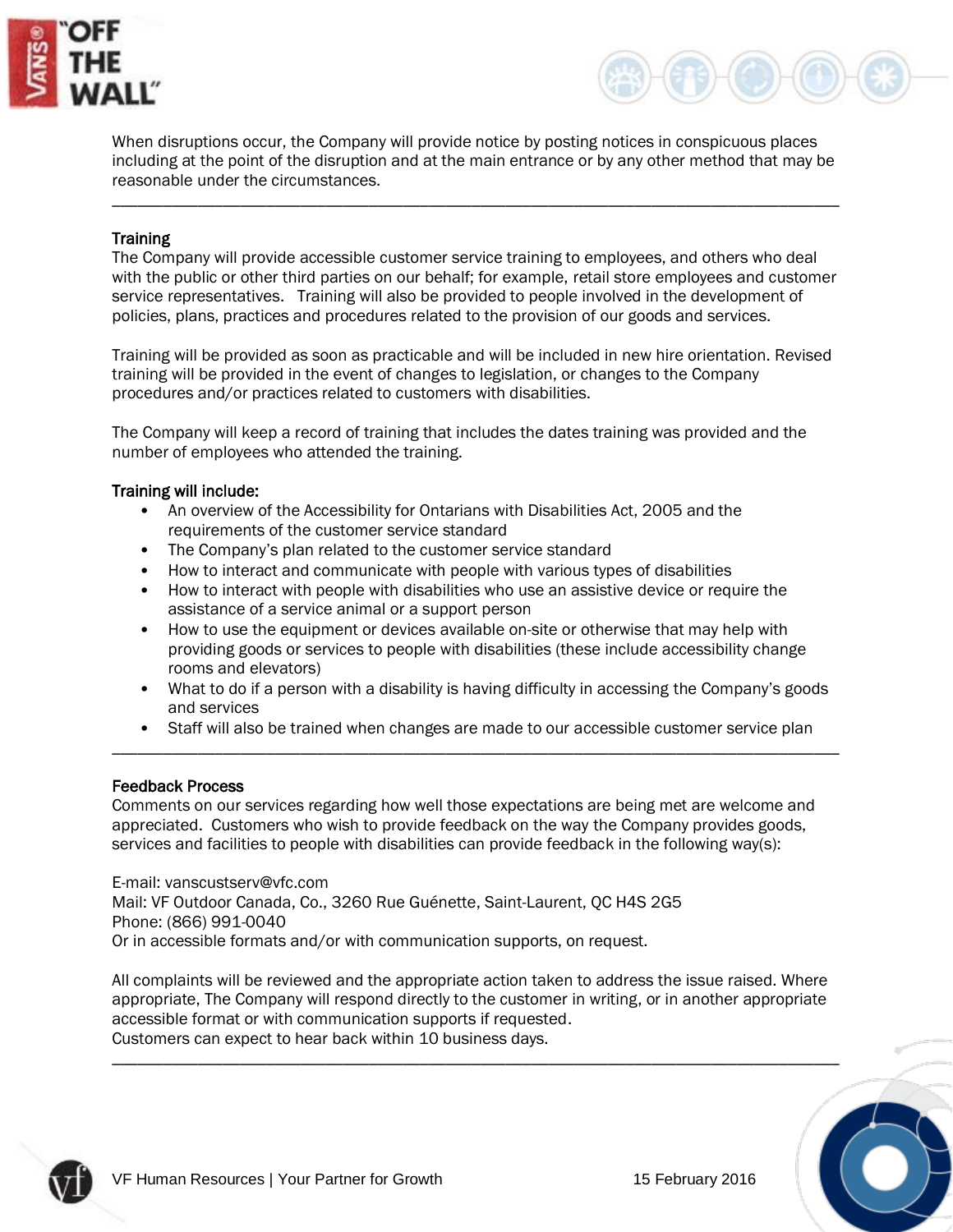



## Notice of Availability

The Company shall notify customers that the documents related to our accessible customer services are available upon request and, in consultation with the individual making the request, available in a format that takes into account the customer's disability or with communication supports.

Notification will be given by posting the information in a conspicuous place owned and operated by the Company, the Company's website, and/or any other reasonable method.

\_\_\_\_\_\_\_\_\_\_\_\_\_\_\_\_\_\_\_\_\_\_\_\_\_\_\_\_\_\_\_\_\_\_\_\_\_\_\_\_\_\_\_\_\_\_\_\_\_\_\_\_\_\_\_\_\_\_\_\_\_\_\_\_\_\_\_\_\_\_\_\_\_\_\_\_\_\_\_\_\_\_\_\_\_

## Modifications to this or Other Policies

Any policy, practice or procedure of the Company that does not respect and promote the principles of dignity, independence, integration and equal opportunity for people with disabilities will be modified or removed.



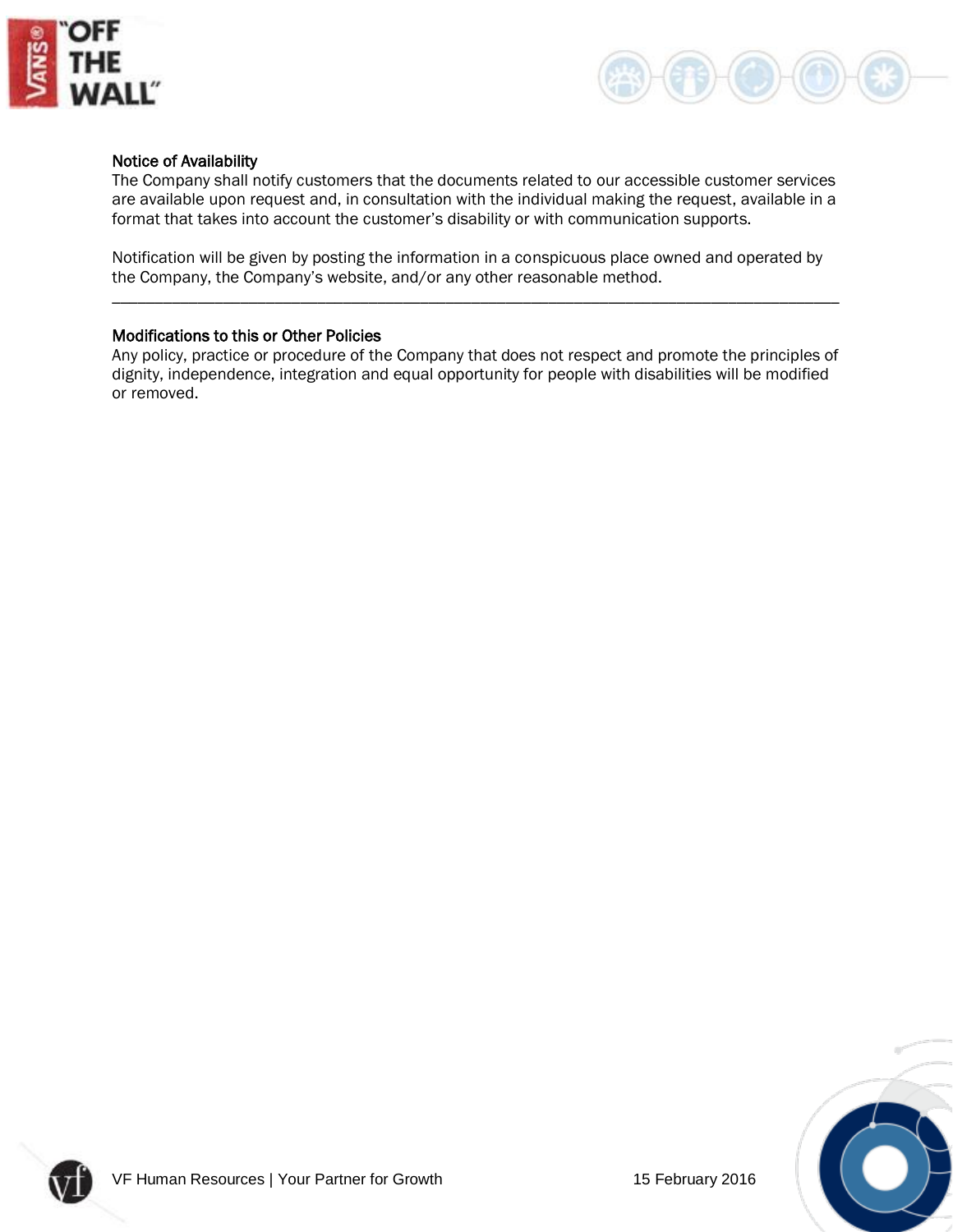



## Statement of Organizational Commitment

Vans, a Division of VF Outdoor Canada, Co. will strive at all times to provide its services in a way that respects the dignity and independence of persons with disabilities. We are also committed to giving employees and customers with disabilities the same opportunity to access our services and allowing them to benefit from the same services, in the same place and in a similar way as other employees and customers.

The Company is committed to excellence in serving all of our employees and customers, including people with disabilities. When providing information to, or communicating with, a person with a disability, we will provide the information and communication in a manner that takes into account the person's disability.



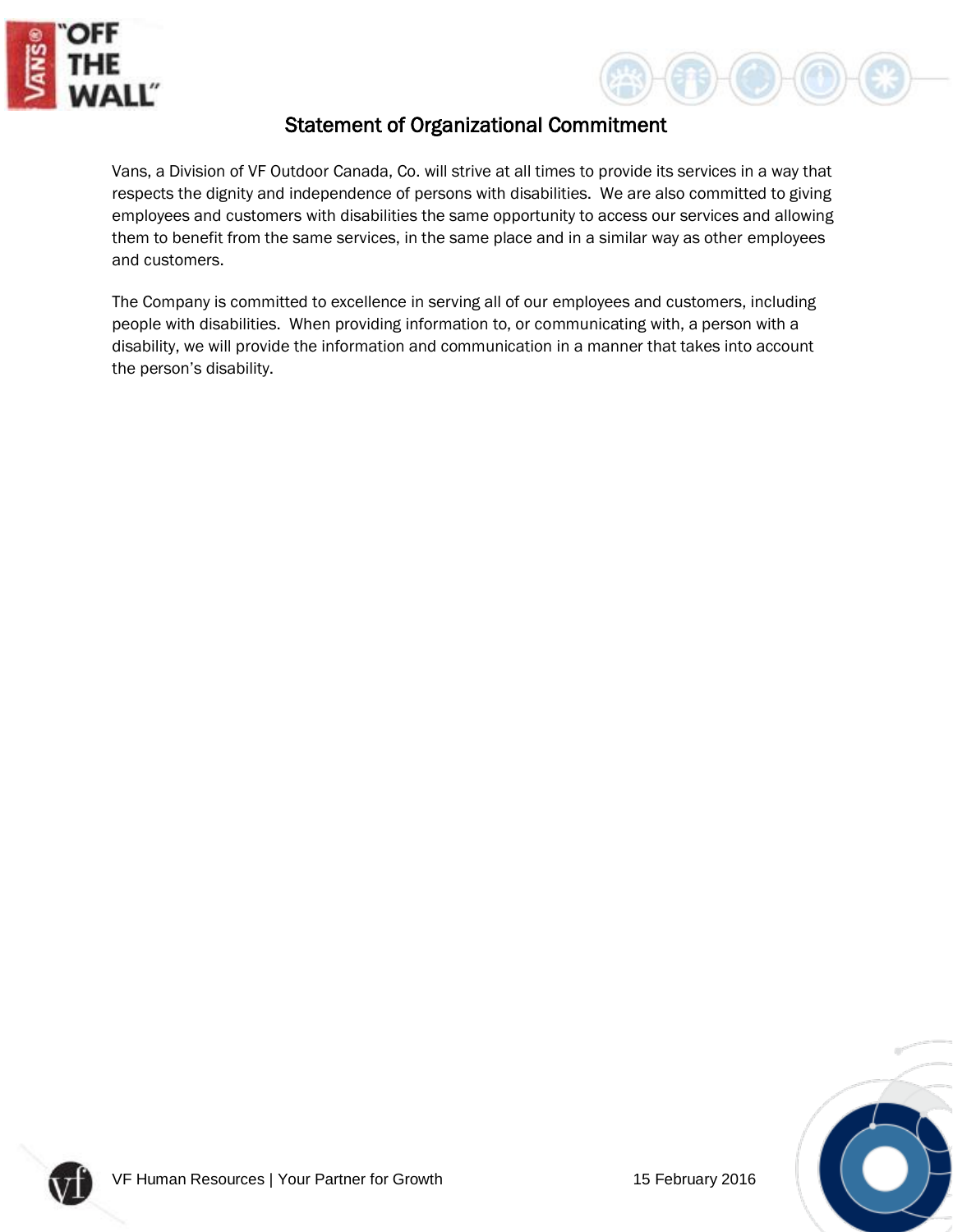



# Accessibility Policies

This document describes the policies and activities Vans, a division of VF Outdoor Canada, Co. will put in place to improve opportunities for individuals with disabilities.

The Company is committed to treating all people in a way that allows them to maintain their dignity and independence. We believe in integration and equal opportunity. We are committed to meeting the needs of people with disabilities in a timely manner, and will do so by preventing and removing barriers to accessibility and meeting accessibility requirements under the Accessibility for Ontarians with Disabilities Act.

## Accessible Customer Service Policy

The Company has implemented an Accessible Customer Service Plan to ensure that our customers with disabilities are treated with dignity and respect and have the same opportunity to access and benefit from our merchandise, facilities and services as other customers.

## Accessible Emergency Response Information

The Company will provide its customers with any publicly available emergency information in an accessible way upon request. The Company will also provide employees with disabilities the opportunity to prepare individualized emergency response information plans when necessary to assist them in the event of an emergency.

## **Training**

The Company provides training to employees on accessible customer service. The Company is also committed to providing training to employees on Ontario's accessibility laws and human rights laws as they relate to individuals with disabilities. Training will be provided in a way that best suits an employee's job duties and responsibilities.

Any person with a disability who is accompanied by a support person will be allowed to enter our facilities with his or her support person. At no time will a person with a disability who is accompanied by a support person be prevented from having access to his or her support person while on our premises.

The Company is committed to ensuring that any existing feedback processes are accessible to people with disabilities upon request. The Company will assess its processes for receiving and responding to feedback from customers and employees, consider accessibility requirements when creating new forms of communication, and make appropriate changes and accommodations where required or requested.

The Company is committed to ensuring that publicly available information about its merchandise, facilities and services is made accessible upon request. The Company will assess the information it provides to the public, consider accessibility requirements when creating new forms of publicly available information, and make appropriate changes and accommodations where required or requested.

## Employment

The Company is committed to fair and accessible employment practices. The Company will accommodate individuals with disabilities during the recruitment and hiring processes and during employment. The Company will review its recruitment and hiring policies, processes and communications and will modify them as required to reflect required accessibility standards.

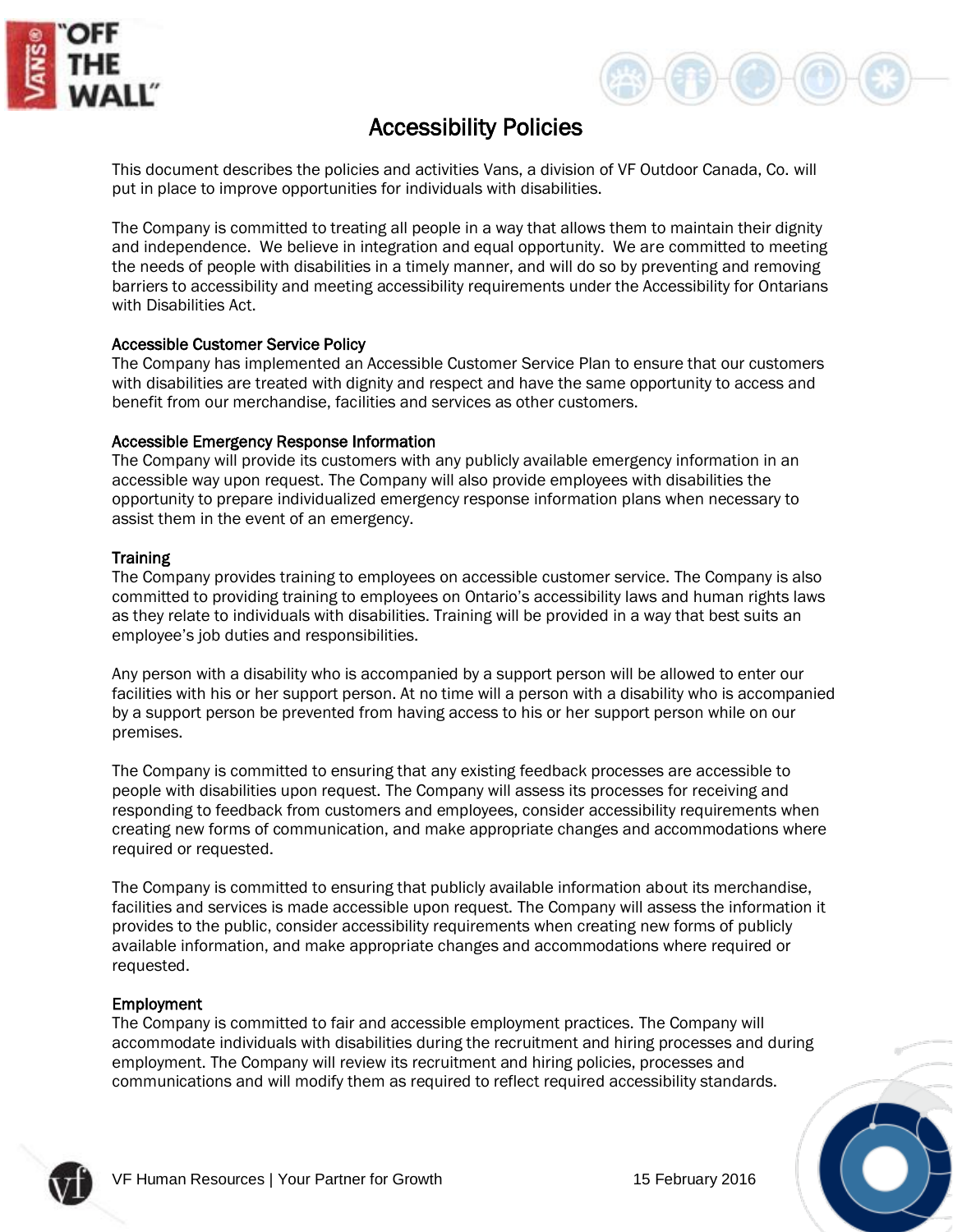



The Company will develop or revise required individual accommodation plans and return-to-work plans for employees that have been absent due to a disability. The Company will review performance management and career development processes and modify them as required to ensure the accessibility needs of employees with disabilities are taken into account.

The Company will continue to identify and take steps to prevent and remove other accessibility barriers impacting employment.

## Design of Public Spaces

The Company will work toward meeting the Accessibility Standards for the Design of Public Spaces by January 1, 2017, when building or making major modifications to its public spaces.

The Company will provide notice when there is a disruption to facilities or services that are usually used by individuals with disabilities. The notice will include information about the reason for the disruption, its expected duration and a description of alternate facilities or services, if available. This notice will be posted in a conspicuous area at or near the disrupted facility or service and/or on our website.

## Accessible Formats

These Accessibility Policies are publicly available and, on request can be provided in an accessible format and/or with communication supports.



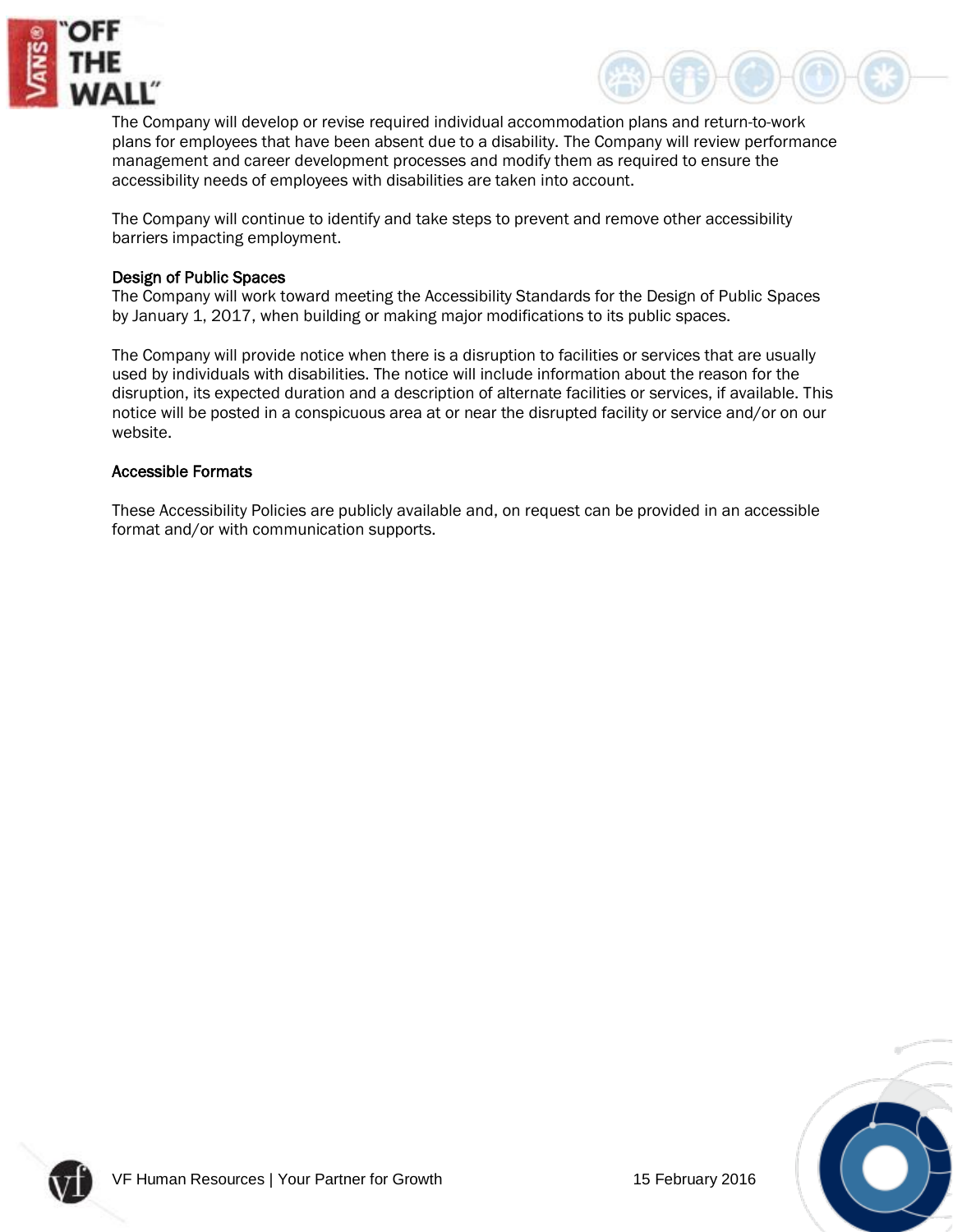



## Multi-Year Accessibility Plan

## Introduction

Vans, a division of VF Outdoor Canada, Co. is committed to providing goods, services and employment in an integrated and accessible manner that respects the dignity and independence of persons with disabilities. This Multi-Year Accessibility Plan is an Appendix to our Accessibility Policy. It outlines the Company's strategy to prevent and remove barriers to accessibility and describes the Company's progressive approach to meeting or exceeding applicable legal and regulatory requirements, including those set out in human rights and accessibility-related legislation. This Plan is a continually expanding and fluid document that will be updated at least every five years, as the Company's accessibility strategy evolves.

The Company welcomes feedback in relation to this Plan, in the format most convenient to the person providing feedback. Customers who wish to provide feedback on the Company's Accessibility policies, Multi-Year Accessibility Plan, or feedback and document request procedure for people with disabilities can provide feedback in the following way(s):

E-mail: vanscustserv@vfc.com Mail: VF Outdoor Canada, Co., 3260 Rue Guénette, Saint-Laurent, QC H4S 2G5 Phone: (866) 991-0040

#### Customer Service Accessibility Action Taken:

- The Company ensures training is provided to employees, every person who interacts with the public on the Company's behalf, as well as to all those who are involved in the development of the Company's policies, procedures and practices governing the provision of goods or services to the public. This training includes the purpose of standards regarding accessibility set by provincial legislation and related requirements, as well has how to communicate, interact and support persons with disabilities in ways that take the person's disability into account. The training is delivered as soon as practicable after hire and on an ongoing basis in connection with changes to the Company's policies or procedures governing the provision of goods or services to persons with disabilities
- Persons with disabilities are permitted to use their own assistive devices to obtain, use or benefit from the Company's goods and/or services
- Persons accompanied by a service animal are permitted to enter areas of our premises that are open to the public, except in those areas in which the animal is excluded by law
- Where a person with a disability is accompanied by a support person, both the person with the disability and the support person are provided equal access to our goods and services
- Notice is provided to the public of any temporary or other disruptions to facilities or services usually used by persons with disabilities, including information about the reason for and expected length of the disruption and a description of any alternative facilities and/or services that are available
- The Company welcomes feedback about how it provides goods or services to persons with disabilities. Members of the public may provide feedback in the manner deemed most convenient to them, including in person, by telephone, in writing, or by email or other electronic format
- Our Accessible Customer Service Plan, feedback and document request procedure is available under the 'Accessibility" link on our corporate website at [www.vans.ca](http://www.vans.ca/)



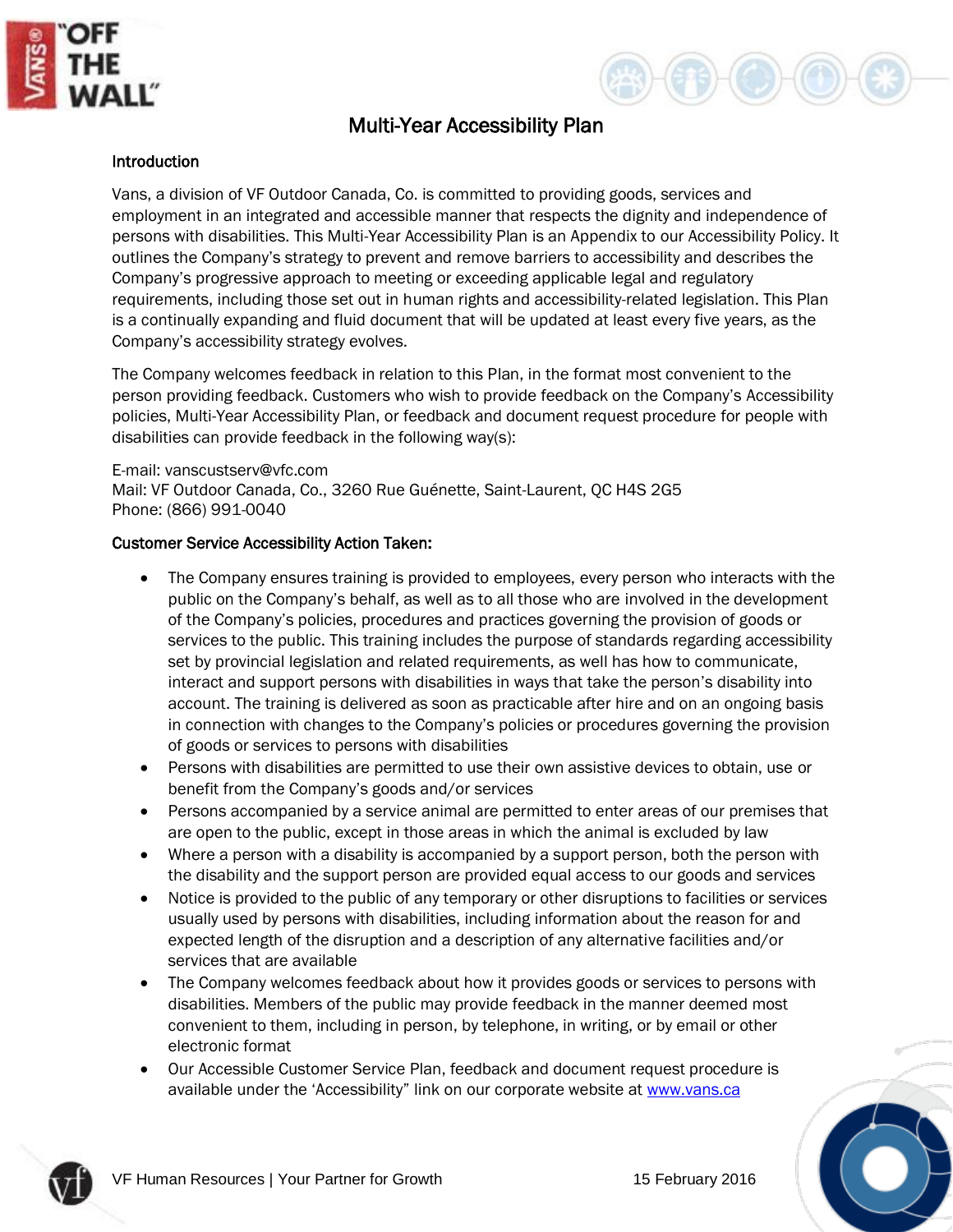



## Emergency Procedures, Public Emergency Safety Information Action Taken:

• Emergency procedures and public emergency safety information that is prepared by the Company and made available to the public is made available in an accessible format or with appropriate communication supports, as soon as practicable, upon request.

#### Workplace Emergency Response Information Action Taken:

- Alternative emergency preparedness plans are created and updated, as required and as soon as practicable, for employees who the Company is aware are unable to follow the standard emergency plan in their Company work location, as a result of a permanent or temporary disability. The employee and, if the employee consents, any designated assistant(s) are provided with the alternative emergency preparedness plan
- Alternative emergency preparedness plans are stored with the standard Emergency Plan(s) in the employee's location

#### Accessibility Policy and Multi-Year Accessibility Plan Action Taken:

- The Company's national Accessibility Policy has been implemented. The Policy affirms the Company's commitment to meeting the accessibility needs of persons with disabilities in a timely manner and governs the way that the Company will achieve accessibility
- The Company created this Multi-Year Accessibility Plan outlining the Company's phased-in strategy for identifying, removing and preventing barriers to accessibility
- The Policy and Plan are posted on our corporate website (www.vans.ca) and will be provided in alternate formats upon request
- The Plan will be reviewed and updated at least once every five years

#### Feedback, Accessible Formats and Communication Supports:

The Company will ensure that:

- In Ontario and nationally, as soon as practicable, its processes for receiving and responding to feedback are accessible, by providing or arranging for the provision of accessible formats and communication supports, upon request; and
- In Ontario and nationally, as soon as practicable, upon request the Company will provide or arrange for the provision of accessible formats and communication supports for persons with disabilities, in a timely manner and at no extra cost.

Planned Action:

• The Company shall retain a third-party service provider to convert communications and documents to alternate formats, if needed, and inform all employees who may receive or respond to feedback with information as to how to obtain alternate formats or communication supports from the service provider, as soon as practicable

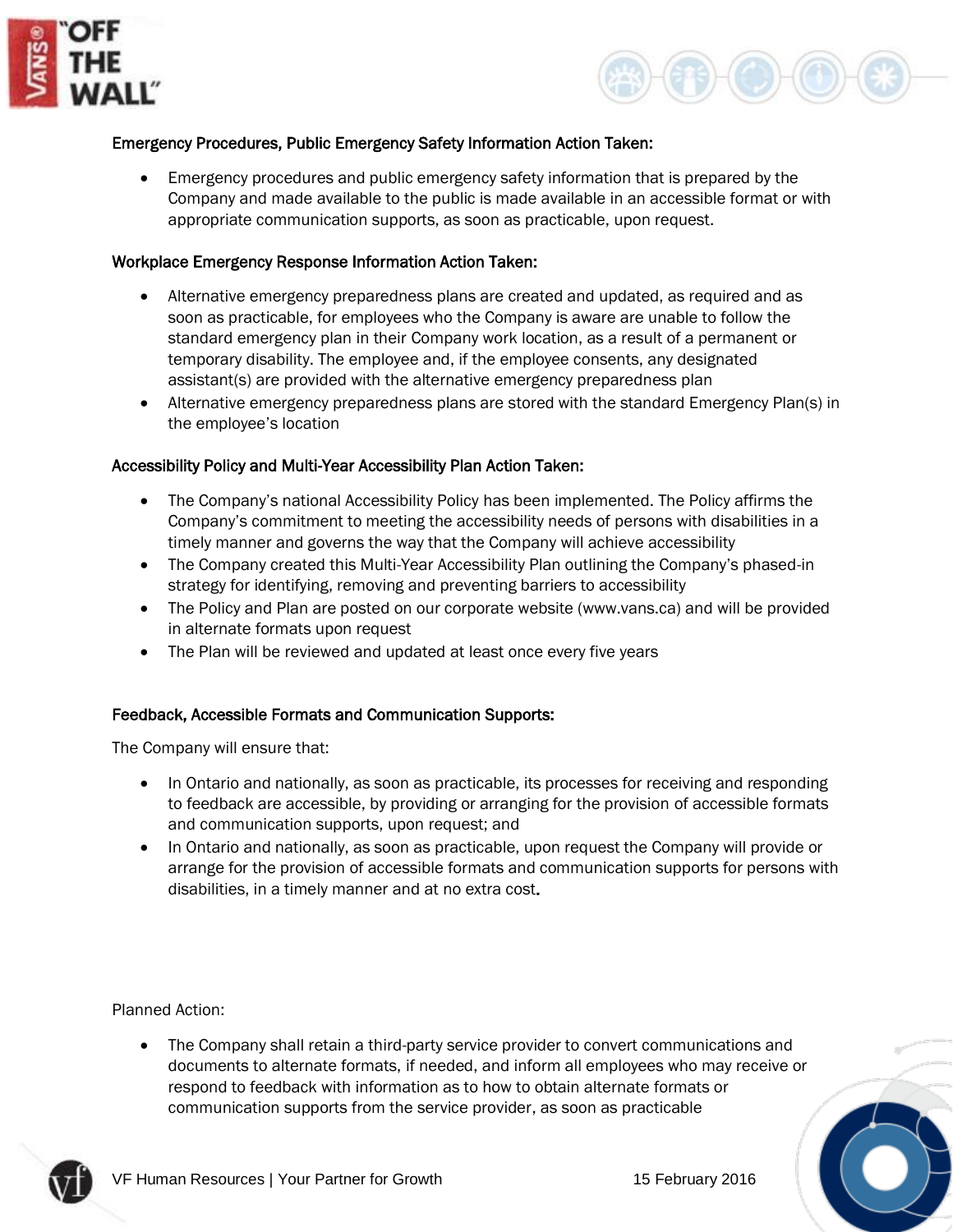



- Feedback will be accepted by the Customer Service Department at (866) 991-0040, or in writing to VF Outdoor Canada, Co., 3260 Rue Guénette, Saint-Laurent, QC H4S 2G5
- Requesting persons will be consulted as to the suitability of an accessible format or communication support
- The public will be notified about the availability of accessible formats and communication supports by a notification on www.vans.ca

## Employment

By January 1, 2016 in Ontario, and as soon as practicable nationally, accessibility will be integrated into The Company's employment-related practices, as follows:

Recruitment Planned Action:

- Review and, as necessary, modify existing recruitment, assessment, and selection procedures and processes
- Notify all job applicants and the public that accommodation is available during the recruitment process on request, by specifying same in job postings and on the careers section of the corporate website
- Specify that accommodation is available for applicants with disabilities in recruitment-related materials and during scheduling of interviews and assessments
- If an applicant requests accommodation, consult with the applicant and arrange for the provision of suitable accommodation that takes into account the applicant's needs due to disability
- When making offers of employment, notify the successful applicant of The Company's policies for accommodating employees with disabilities; and
- Develop and provide appropriate training to employees responsible for recruitment, assessment, selection and on-boarding to ensure these planned actions are delivered, and accommodation requests are fulfilled in an effective and timely manner
- Review and, as necessary, modify existing orientation and on-boarding processes to ensure new employees are provided information about the Company's accessibility policies as soon as practicable after employment commences, including a description of same in new hire paperwork and on the Company's intranet
- Develop a procedure to advise employees whenever there is a change to existing policies on the provision of workplace accommodations
- Develop and integrate procedures for documenting and updating, as required, documented individual accommodation plans, which will provide for the method(s) by which requesting employees will be assessed and represented, how they can participate in the plan's development, and the method by which a copy of the plan will be provided to the colleague in a format that takes his or her accessibility needs into account
- Develop and provide appropriate training to managers and employees responsible for supporting the individualized accommodation plan process, and a training schedule that will ensure the efficacy of the process on a continuing basis

## Return to Work from Disability-Related Leaves Planned Action:



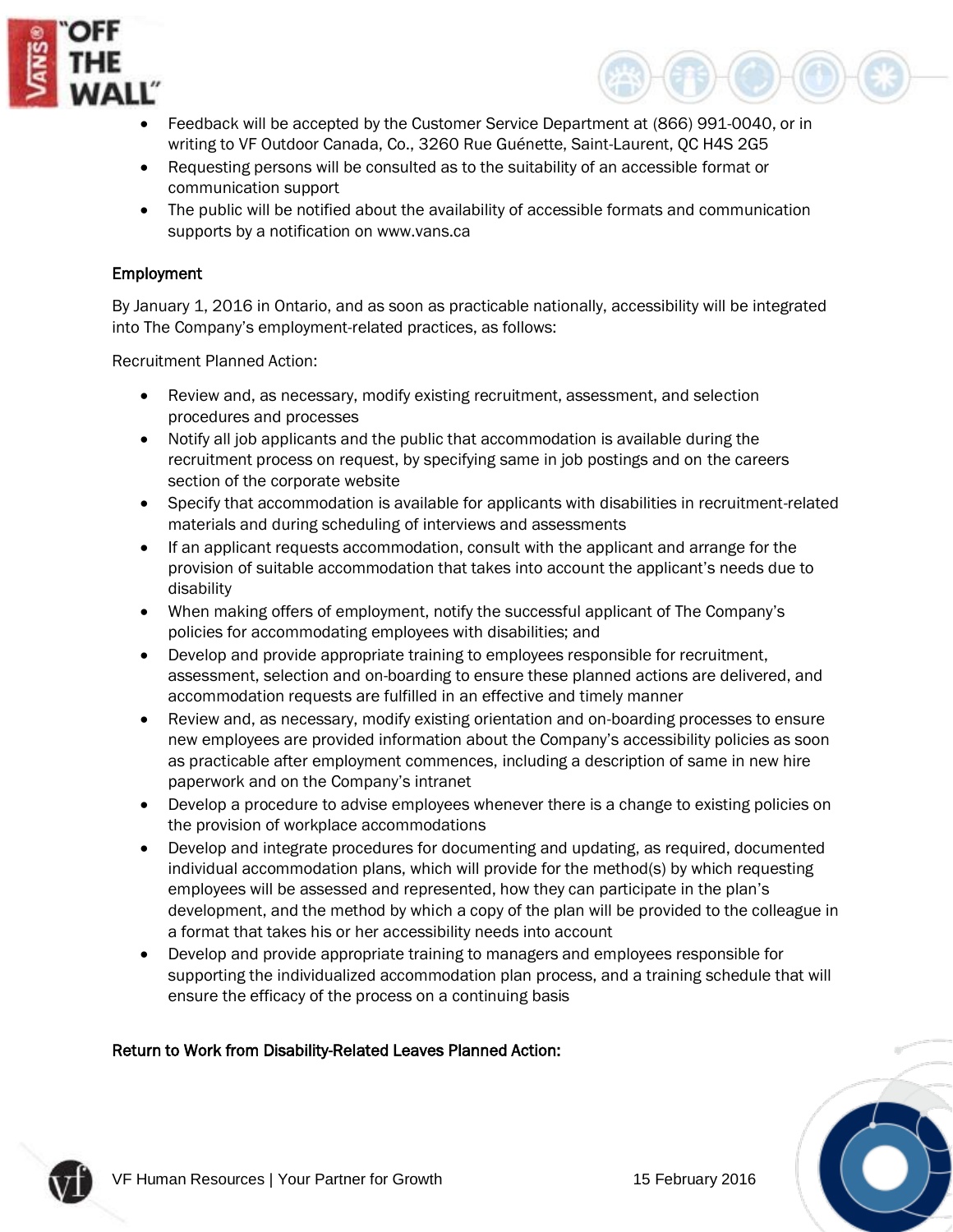



- Review and, as necessary, modify and document existing return to work processes for employees who have been absent from work due to a disability and require accommodation in order to return to work
- Ensure documented individual accommodation plans comprise part of the return to work process
- Develop and provide appropriate training to managers and other employees responsible for supporting the return to work process for employees who require accommodation in order to return to work, and a training schedule for same that will ensure effective execution of the return to work process on a continuous basis

## Performance Management, Career Development and Redeployment Planned Action:

- Review and, as necessary, modify existing performance management and career development to ensure that the accessibility needs and individual accommodation plans of employees with disabilities are taken into account
- Develop and provide appropriate training to managers and other employees responsible for supporting or impacting performance management, career development and advancement, and a training schedule for same that will ensure compliance with the processes on a continuous basis

## Vans Canada Premises Planned Action:

By January 1, 2017 in Ontario, and as soon as practicable nationally, accessibility will be integrated into new or redeveloped the Company public spaces in accordance with the criteria established by Ontario's Integrated Accessibility Standards, including but not limited to the following:

- Outdoor sidewalks and walkways for which Company is responsible, including associated ramps, will have a surface that is firm and stable; Off-street parking for which Company is responsible will include signed parking spaces and access aisles for persons with disabilities, including van accessible spaces
- At least one service counter in each store will accommodate mobility aids in respect of counter height, knee clearance and clear floor space. All such service counters will be clearly identified with signage
- Fixed queuing guides will provide sufficient width to allow for the passage of mobility aids and mobility assistive devices, and be cane detectable
- Any waiting areas with fixed seating will include at least one seating space in which a person using a mobility aid can wait
- Develop and implement procedures for preventative and emergency maintenance of the accessible elements in The Company public spaces, as well as how to deal with temporary disruptions when accessible elements are not in working order

## **Training**

In Ontario, and as soon as practicable nationally, the Company will ensure that training is delivered to all employees and those who provide services on The Company's behalf on the standards set by provincial legislation regarding accessibility as well as any aspect of local human rights legislation relating to persons with disabilities.